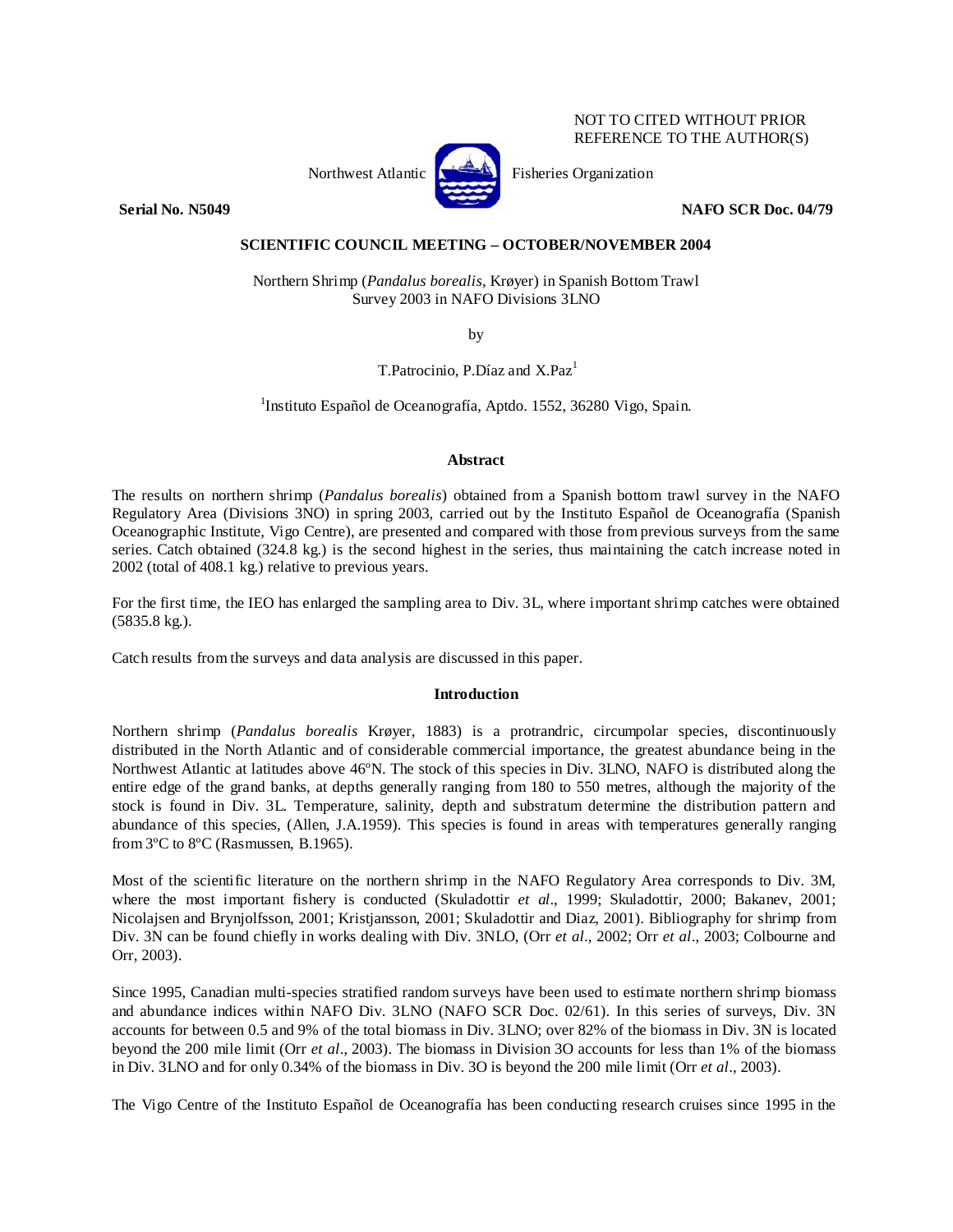NAFO Regulatory Area in Div. 3NO beyond the 200 mile exclusive economic zone. A stratified, random, bottom trawl, multi-species research sampling program was carried out to obtain abundance and biomass indices as well as other biological data for the most important commercial species present in the area.

In the surveys conducted by the Instituto Español de Oceanografía in the period 1995-2000, catches of northern shrimp were insignificant. This may be explained by the low efficiency of the fishing gear used, a "pedreira", with this species (Paz *et al*., 1995).

During 2001 and 2002, the survey was carried out on board the oceanographic research vessel "*Vizconde de Eza*" using a Campelen 1800 net (Walsh *et al*., 2001). Despite the improvements incorporated with the new vessel and the use of a Campelen 1800 net, which is highly efficient for this species (Vazquez, 2002), total catches were poor, i.e., 14.62 kg.

A significant increase in catches (totalling 408.1 kg) of northern shrimp was noted for the first time on the 2002 Spanish bottom trawl survey in Div. 3NO. In 2003, catch was 324.8 kg., a fact that led to invalidating the notion of sporadic catch in 2002.

Enlargement of the sampling area to the Southeast and East of Div. 3L in the NAFO Regulatory area has made it possible to determine the geographical distribution of northern shrimp with greater precision.

This work presents data on the geographical distribution in the NAFO Regulatory Area (Div. 3LNO), on biomass, length frequencies, age structure and mean weight by length-class of catch of northern shrimp on Spanish bottom trawl survey 2003.

### **Materials and Methods**

The 2003 Spanish bottom trawl survey was carried out in two phases from the  $11<sup>th</sup>$  of May to the 6<sup>th</sup> of June, following set guidelines previously established for the series of I.E.O. research surveys (Paz and Durán, 2001). The first part of the survey, "Platuxa 03", took place from  $11<sup>th</sup>$  May to  $1<sup>st</sup>$  June, in Div. 3NO, with a total of 122 hauls, covering a depth range of 38 to 166 metres, noting the presence of northern shrimp in 39 of hauls. The second part of the study is conducted in Div. 3L, from  $2<sup>nd</sup>$  June to  $6<sup>th</sup>$  June, with 35 hauls covering a depth range of 118 to 1100 metres. The presence of northern shrimp was noted in 25 hauls.

In each of the sampling station positions, CTD profiles were made (Sea-bird SBE 25) throughout the water column, to obtain temperatures, conductivity and salinity. Temperature is one of the most import abiotic factors that determine the distribution of this species.

Samples of approximately 1.5 kilograms were taken to determine length frequencies in hauls with the highest catches.

Males and females were separated with reference to the endopodite of the first pleopod (Rasmussen, 1953). Following this criterion, individuals that were in the middle of a sex change were considered as males. The females were differentiated into mature and immature, following the sternal spines criteria (McCray, 1971). Ovigerous females were considered as an independent group not included within the mature females.

Individuals were measured onboard by noting the distance from the base of the eye to the posterior mid dorsal point of the carapace -OCL- (Shumway *et al*., 1985). Such measurements were made to the lower half millimetre using electronic callipers.

Samples were taken from eleven hauls with the presence of shrimp in Div. 3NO and 15 in Div. 3L. Depths of the sampled hauls varied from 184 to 549 metres in Div. 3NO. Depth range of the sampled hauls in Div. 3L was broader, ranging from 185 to 707 metres. Data were used to obtain an estimate of the size distributions of the population in the area.

Furthermore, some samples were frozen onboard to determine the length-weight relationship in the laboratory.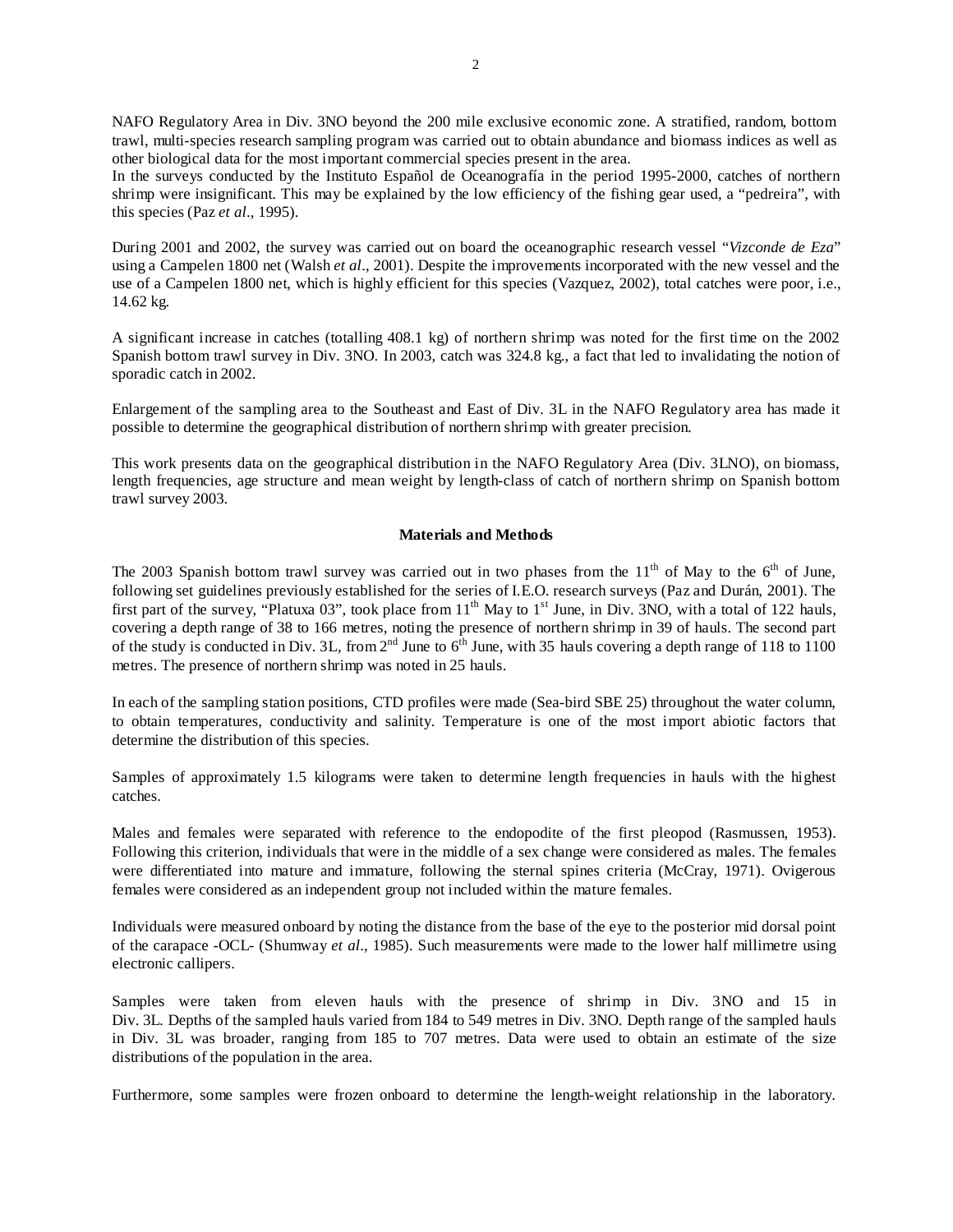Seven hundred and fifty-five in Div. 3NO and nine hundred thirty-five in Div. 3L, individuals were selected, dried and weighed with a precision of 0.1g to calculate the length-weight relationship.

The Spanish bottom trawl survey data are presented as sampled values.

Data of the samples taken is as follows:

| Division 3NO                                                                        |              |              |  |  |
|-------------------------------------------------------------------------------------|--------------|--------------|--|--|
| No. of biological samples (No. of<br>No. of sampled lengths (No. of<br>Depth $(m.)$ |              |              |  |  |
|                                                                                     | individuals) | individuals) |  |  |
| 184-274                                                                             | 2(419)       | 2(222)       |  |  |
| 275-366                                                                             | 8 (1094)     | 6 (456)      |  |  |
| 367-540                                                                             | l 48)        |              |  |  |

| Division 3L                                    |              |                                   |  |  |
|------------------------------------------------|--------------|-----------------------------------|--|--|
| Depth $(m.)$<br>No. of sampled lengths (No. of |              | No. of biological samples (No. of |  |  |
|                                                | individuals) | individuals)                      |  |  |
| 184-274                                        | 9(1660)      | 6 (419)                           |  |  |
| 275-366                                        | 3(487)       | 5 (374)                           |  |  |
| 367-540                                        | 2(334)       | (87)                              |  |  |
| 541-720                                        | 173          | 1 (55                             |  |  |

### **Results and Discussion**

Table 1 shows the catches of northern shrimp from the multi-species surveys, carried out by IEO Vigo, in the NAFO 3NO area during the spring season from 1995-2003. In the year 2002 an abrupt increase with respect to earlier years occurred, both in terms of catches and the number of hauls with the presence of this species (Diaz *et al*., 2002). These initial data were considered with caution due to the fact that, until 2001, the "Pedreira" method used as a sampler (Paz *et al*., 1995) is not efficient for catching shrimp. In 2001, this method was changed for a "Campelen" 1800 (Walsh *et al*., 2001) with high efficiency for catching this species (Vazquez, 2002).

For the second consecutive year, an increase in northern shrimp catch was noted, in terms of the period 1995-2001, this level being maintained at a level approaching that obtained in 2002, with a distribution of abundances similar to that noted for 2002.

Figure 1: The map shows the distribution of northern shrimp catches in the Spanish trawl survey of 2003 in Div. 3NO and 3L. The main catches in Div. 3NO are located in a small area to the Northwest of 3N, in latitudes higher than 45ºN, as in the 2002 survey.

For the first time, the Spanish survey covered an area belonging to NAFO Regulation area 31, beyond the 200 mile limit. This recently incorporated area in the survey plan includes the area known as Flemish Pass, where high concentrations of shrimp were found, i.e. a maximum of 1723 kilograms in a 30 minute trawling operation..

Table 2 shows total northern shrimp catches for the 2003 survey and details of depths and numbers of hauls per depth with the presence of this species. Total catches during this survey in Div. 3NO were 324.88 Kg, and presence was noted in 39 hauls. In Div. 3NO the most important catches were concentrated in latitudes higher than 45°N (Fig.1) and 90.5% of the catches were made at depths of between 278 and 380 metres.

In Table 3 in Div. 3L, catches were 5835.91 kg. in 25 with the presence of shrimp of the total of 35 hauls, 95.45% of the total shrimp catches being between 184 and 366 meters. The most important catches were located at depths of between 242 and 392 metres, with 6 hauls which represented the 82.40% of the total catch in this area.

75% of the catch was obtained in positions where the bottom temperature was in a temperature range of 2.7ºC-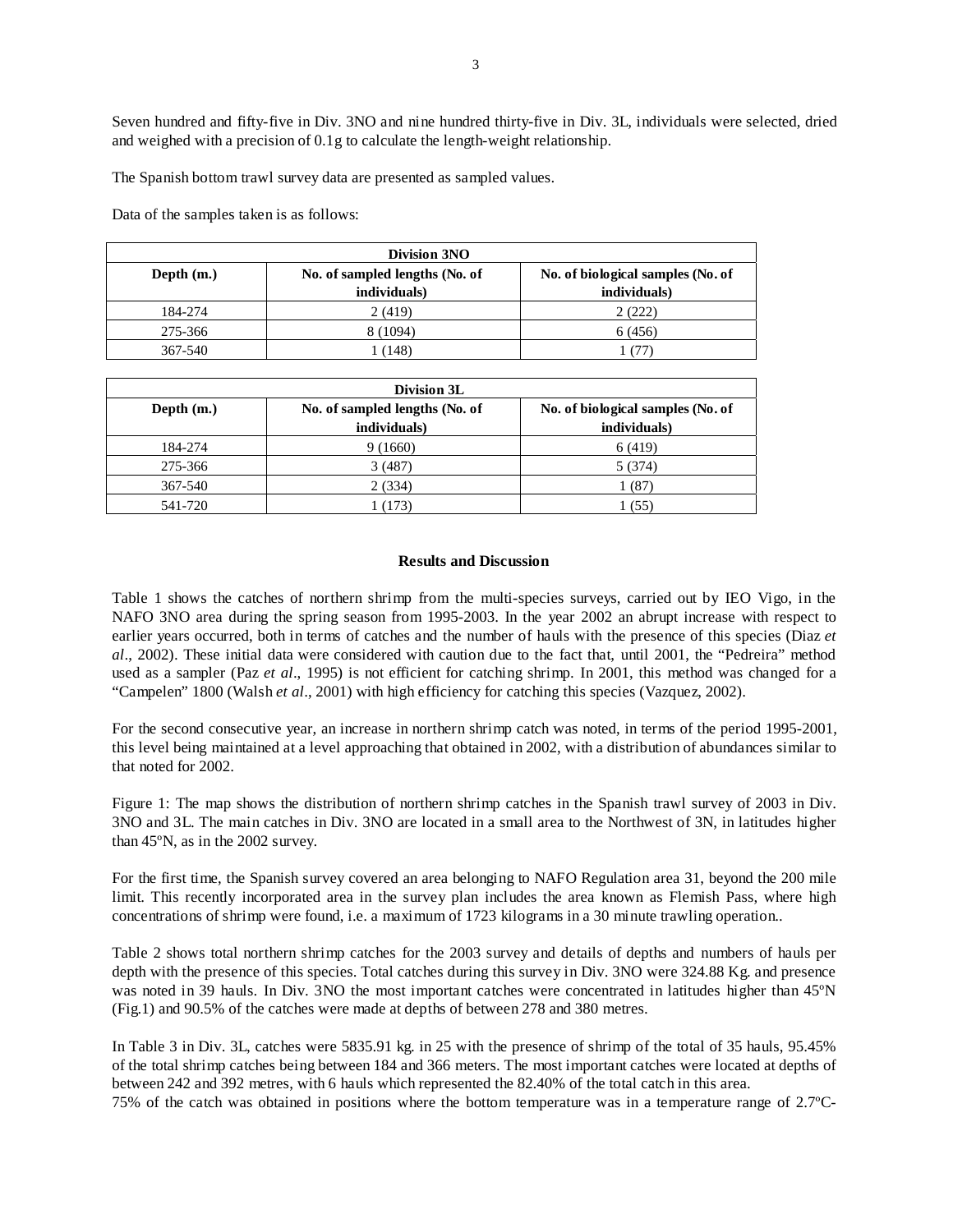3.6ºC. This coincides with the results obtained in the Canadian spring survey series in Div. 3LNO where the larger catches are obtained in temperature ranges of  $2^{\circ}$ -4 $^{\circ}$ C, with small catches in the ranges of  $1^{\circ}$ -2 $^{\circ}$ C and  $4^{\circ}$ -5 $^{\circ}$ C (Colbourne and Orr, 2003).

The percentages by sex and maturity in Div. 3NO were: males 43.87%, immature females 48.89%, mature females 6.64% and ovigerous 0.59% (Fig. 2). The length range for male varied between 11 and 24 mm.; that for immature females between 19.5 and 26 mm.; that for multiparous females 21 and 28 mm. and that for the females on ovigerous stage between 20.5 and 27.5 mm. (Table 4).

Northern shrimp catch in Div. 3L presents some different percentages: males 52.52%, immature females 38.73%, multiparous females 8.66% and ovigerous 0.1% (Fig. 2). The length range for males are between 11.5 and 23 mm.; that for immature females between 19.5 and 25.5mm.; that for mature females 18 and 28 mm. and that for ovigerous between 21 and 23 mm, only 3 specimens (Table 5).

Figure 3 shows the size distribution by sex and maturity state in the samples in Div. 3NO catch. A mode can be seen in 20 and 20.5 mm. males, 23 mm. immature females, 24 mm. mature females. Only eleven ovigerous females were found with a mode in 21.5 mm.

Figure 4 shows the size distribution by sex and maturity state in the samples on Div. 3L. The males with a mode in 18.5 mm., in 22.5 mm. immature females, in 23 mm. mature females and only three ovigerous females were found.

A modal size analysis programme could not be used due the low number of sampled individuals. An age-length key was used (Orr *et al.*, 2003) to spring season, based on observations made in adjacent waters (Nicolajsen, 2001; Skuladottir, 2001; Skuladottir and Diaz, 2001; Orr, *et al*., 2002; Orr, *et al*., 2003)

| Aged (years)   | $OCL$ (mm.) |
|----------------|-------------|
|                |             |
| 0              | 27.5        |
| 1              | $7.5 - 11$  |
| $\overline{c}$ | $11.5 - 15$ |
| 3              | 15.5-17.5   |
| 4              | 18-22       |
| $5 +$          | >22         |

According to the enclosed age-length key, we can observe that in Div. 3NO the males with two modal lengths in 20 and 20.5 mm. would belong to the 1999 year-class (age 4). The immature females dominated by the 1998 annual class (age 5+) and the mature females dominated by the 1998 annual class (age 5+) with the 58.53% to this state. The 54.54 % of the ovigerous females were between 21.5 and 22.5 mm (OCL) belonging to the 1999 and 1998 year-class (age 4 and 5+).

 In the size distributions of the catches sampled in Div. 3L, we can note that 67.93% of the males have sizes ranging from 17.5 to 20 mm (OCL). Thus, the males would be dominated by the annual classes of 200 and 1999 (age 3 and 4 respectively). Immature females with a model size of 22.5 mm, would be dominated by the annual class of 1998 (age 5+), this age class accounting for 64.22% of the total of immature females. The multiparous females with a modal size of 23 and 23.5 mm would belong to the 5+ age class, annual class of 1998 and previous years. Only three ovigerous females were found. The strong annual classes of 1997-1999 compared with those of previous years may keep the fisher for the next few years (Orr *et al*., 2003.).

The weight-size relationships calculated from the shrimps sampled from the catches in Div. 3NO and 3L show a clear difference. Specimen from Div. 3NO present higher weights for each size as opposed to those in area Div. 3L prospected.

Table 5 shows weights versus length and number of individuals obtained by length-weight relationship in Div. 3NO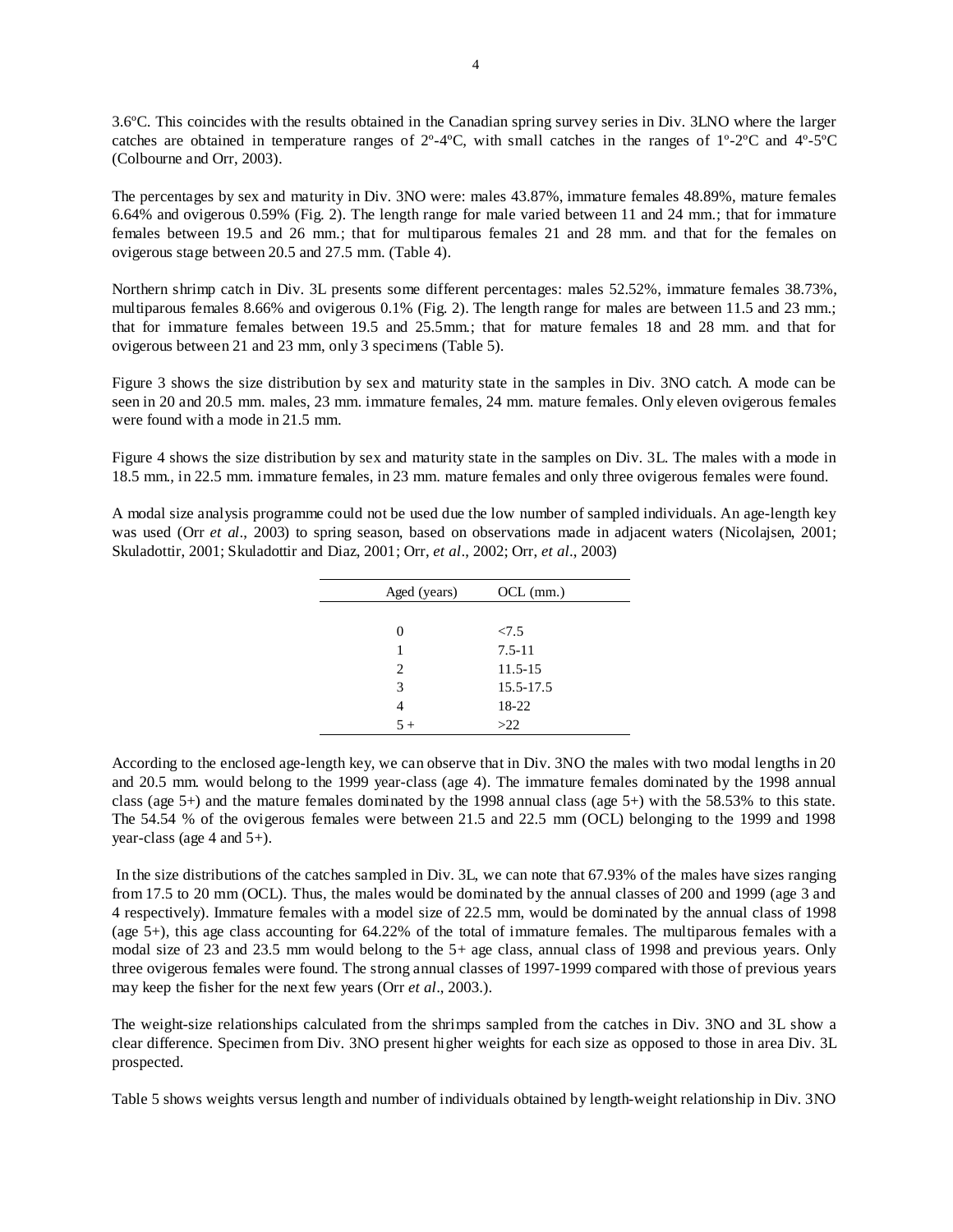(Fig. 5.).

Table 6 shows weight versus length and number of individuals obtained by length-weight relationship in Div. 3L (Fig. 6.).

By comparing the sex and maturity stage data between the catch in Div. 3NO and 3L of the 2003 survey, in two very close areas and dates, significant differences are noted in the percentage of males and immature females. The percentages are similar for the multiparous females. The low number of ovigerous females does not make it possible to establish any comparison whatsoever. These percentages are presented in the table below.

| Sex and maturity stage  | 3NO      | 3L      |
|-------------------------|----------|---------|
| <b>Males</b>            | 43.87 %  | 52.52%  |
| <b>Immature females</b> | 48.89 %  | 38.73%  |
| <b>Mature females</b>   | 6.64%    | 8.62%   |
| Ovigerous               | $0.59\%$ | $0.1\%$ |

The difference existing in the percentages of males and immature females, in dates so close together and in such nearby areas, is coherent with the size distributions observed for these sexual states between the two areas sampled. It is noted that the distributions are displaced towards larger sizes in Div. 3NO,  $(x=21.71)$  as opposed to 3L  $(x=20.96)$ . (Fig. 7, 8 and 9). This may be explained by the effect of temperature and latitude on the growth of the species (NOAA Technical Report NMFS 30).

Modal sizes by age vary with the years reflecting different growth rates for the different cohorts. Since 2000, the average size of females and the sex inversion size have fallen, indicating a change in the growth pattern in the area. (Orr *et al*., 2003).

Figure 10 shows the distributions for the total of the specimen sampled in the two areas Div. 3NO and 3L.

Comparing the data obtained in Div. 3NO in the 2002 survey with those for 2003, an increase in modal sizes is noted for males and immature females, this remaining the same for mature females. The low number of ovigerous females caught in both years does not make it possible to establish a comparison.

As a result of this size increase, the percentage of immature females and the decrease in the percentage of males are noted in 2003 in terms of the previous year.

The following table shows the percentages, range of sizes and modal size per sexual stage for the 2002-2003 surveys in Div. 3NO.

|                        | 2002          |                 | 2003            |               |                 |                 |
|------------------------|---------------|-----------------|-----------------|---------------|-----------------|-----------------|
| <b>Sexual</b><br>stage | $\frac{0}{0}$ | Length<br>range | Modal<br>Length | $\frac{0}{0}$ | Length<br>range | Modal<br>Length |
| <b>Males</b>           | 58.07         | 10.5-255        | 20              | 43.87         | $11 - 24$       | 20/20.5         |
| <b>I.Females</b>       | 30.99         | $19.5 - 26$     | 22.5            | 48.89         | 19.5-26         | 23              |
| <b>M.Females</b>       | 10.21         | 19-27           | 24              | 6.64          | 21-28           | 24              |
| Ovigerous              | 0.73          | 18-26.5         | 23.5            | 0.59          | $20.5 - 27$     | 21.5            |

Figure 11 shows the increase in sizes and modal size noted in the catches in Div. 3NO for 2003 in terms of those observed in 2002. Modal size in 2002 was 21.5 mm (OCL) and in 2003 was 23.5 mm (OCL).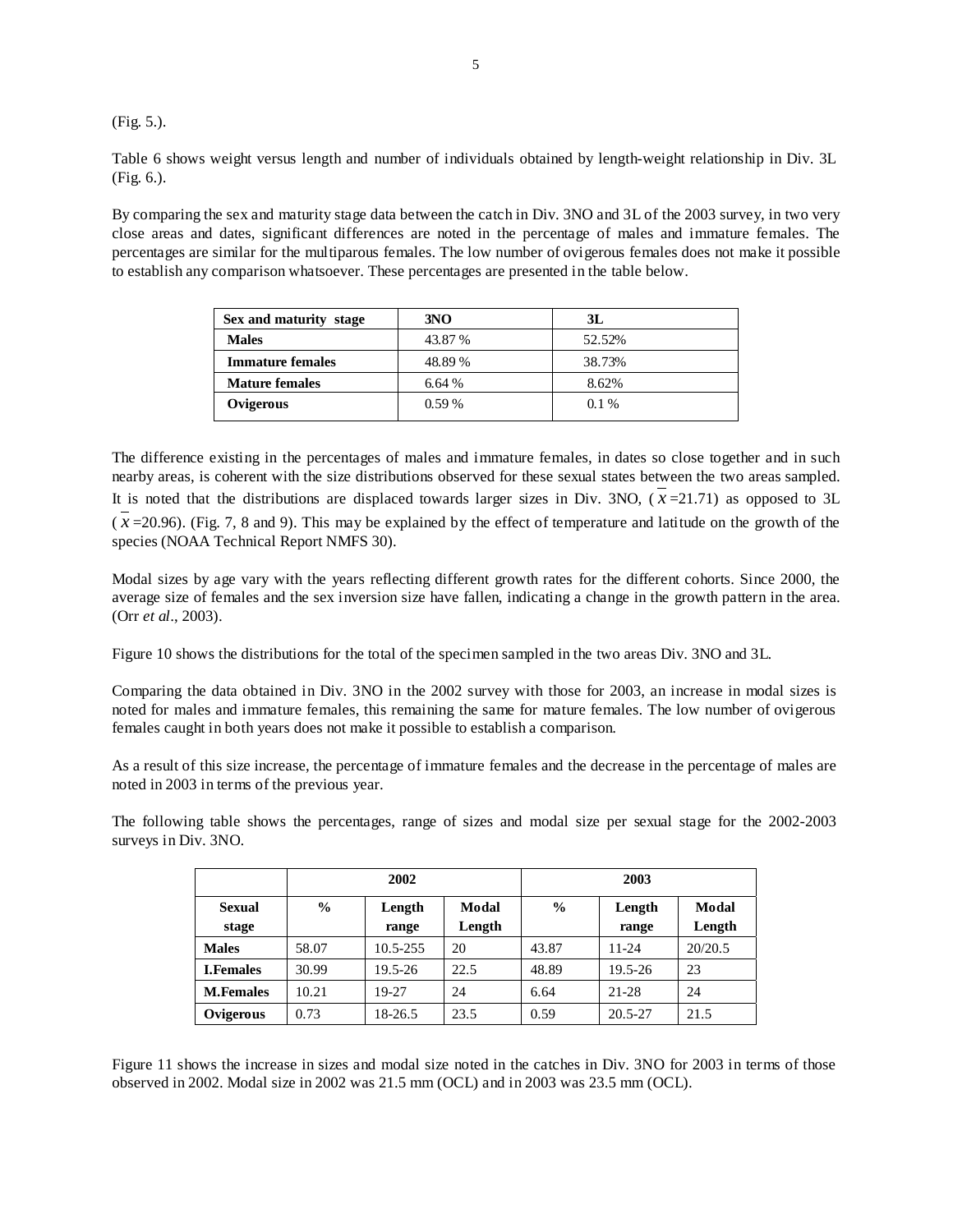Northern shrimp is an important component in the diet of various species (Rodríguez-Marín *et al*., 1994; Albikovskaya and Gerasimova, 1993; Lilly, MS 1993; Paz *et al*., 1993). Since 1999, a significant increase has been noted in the biomass of this species in NAFO areas Div. 3LNO (Orr *et al*., 2002; Orr *et al*., 2003) and an increase in its spatial area of distribution in Div. 3L (Orr *et al*., 2003) and in other areas such as Flemish Cap (Div. 3M) (Díaz, 2001; Del Rio *et al*., 2002).

Diverse works have been presented attempting to link changes in northern shrimp biomass and a greater distribution with a possible release in predation pressure on this species by commercially exploited species such as cod with which it shares its area of distribution (Lilly *et al*., 2000); Berenboin *et al*., 2000) and due to the more favourable abiotic conditions for northern shrimp.

### **Acknowledgements**

Our sincere thanks are due to Marisol Alvarez, E. Roman and J.L. Del Rio of Atlantic Distant Fisheries Department at the I.E.O. Vigo, who have been conducting the Spanish bottom trawl survey in 3NLO since 1995. Thanks are also due to the crews of the oceanographic research vessels "*Vizconde de Eza*" and "*Cornide de Saavedra*".

### **References**

- Albikovskaya,L.K., and O.V. Gerasimova.1993.Food and feeding patterns of cod (Gadus morhua L.) and beaked redfish (Sebastes mentella. Travin) on Flemish Cap. NAFO Coun. Studies,19:31-39.
- Allen, J.A.1959.On the biology of Pandalus borealis Krøyer, with reference to a population off the Northumberland coast. J.Mar.Biol. Assoc. U. K., 38:189-220.
- Bakanev, S.V.2001.Russian Fishery for Northern Shrimp (*Pandalus borealis*) on Flemish Cap Bank, NAFO Division 3M and Grand Bank, Division 3L,in 2000 and January-September 2001.NAFO SCR Doc. 01/184. Serial No. N4574. 9p.
- Berenboim.B.I., A.V.Dolgov,V.A.Korzhev, and N.A.Yaragina. The impact of cod on the Dynamics of Barents Sea Shrimp (*Pandalus borealis*) as determined by Multi-species Models. J.Northw. Fish.Sci., Vol.27:69-75.
- Colbourne,E. B.,and Orr, D.C. 2002. The Distribution and Abundance of Northern Shrimp (*Pandalus borealis*) in relation to bottom temperatures in NAFO Divisions 3LNO Based on Multi-Species Surveys from 1995- 2002. NAFO SCR Doc.02/153. Serial No. N4782. 14 p.
- Colbourne,E. B.,and Orr, D.C. 2002. The Distribution and Abundance of Northern Shrimp (*Pandalus borealis*) in relation to bottom temperatures in NAFO Divisions 3LNO based on Multi-Species Surveys from 1995- 2003. NAFO SCR Doc.03/81. Serial No. N4922. 18 p.
- Del Rio,J.L, Casas,J.M and T. Patrocinio.2002.Northern Shrimp (Pandalus borealis) on Flemish Cap in July 2002. NAFO SCR Doc.02/150. Serial No. N4779. 21p.
- Díaz, P., Patrocinio,T. and Paz, X.2002. Increased Catches of Northern Shrimp (*Pandalus borealis*, Krøyer) in a 2002 Spanish Bottom Trawl Survey in NAFO Division 3N. NAFO SCR Doc.02/143.Serial No.N4772. 11p.
- Kristjansson,J.2001. Short-time variation in Catch-per-Unit-Effort (CPUE) of Shrimp (*Pandalus borealis*) at the Flemish Cap. NAFO SCR Doc.01/170.Serial No.N4515. 4p.
- Kristjansson,J.2001.Changes in Population Structure of the Shrimp (*Pandalus borealis*) Stock at Flemish Cap,1995- 2000.NAFO SCR Doc.01/171.Serial No. N4516. 5p.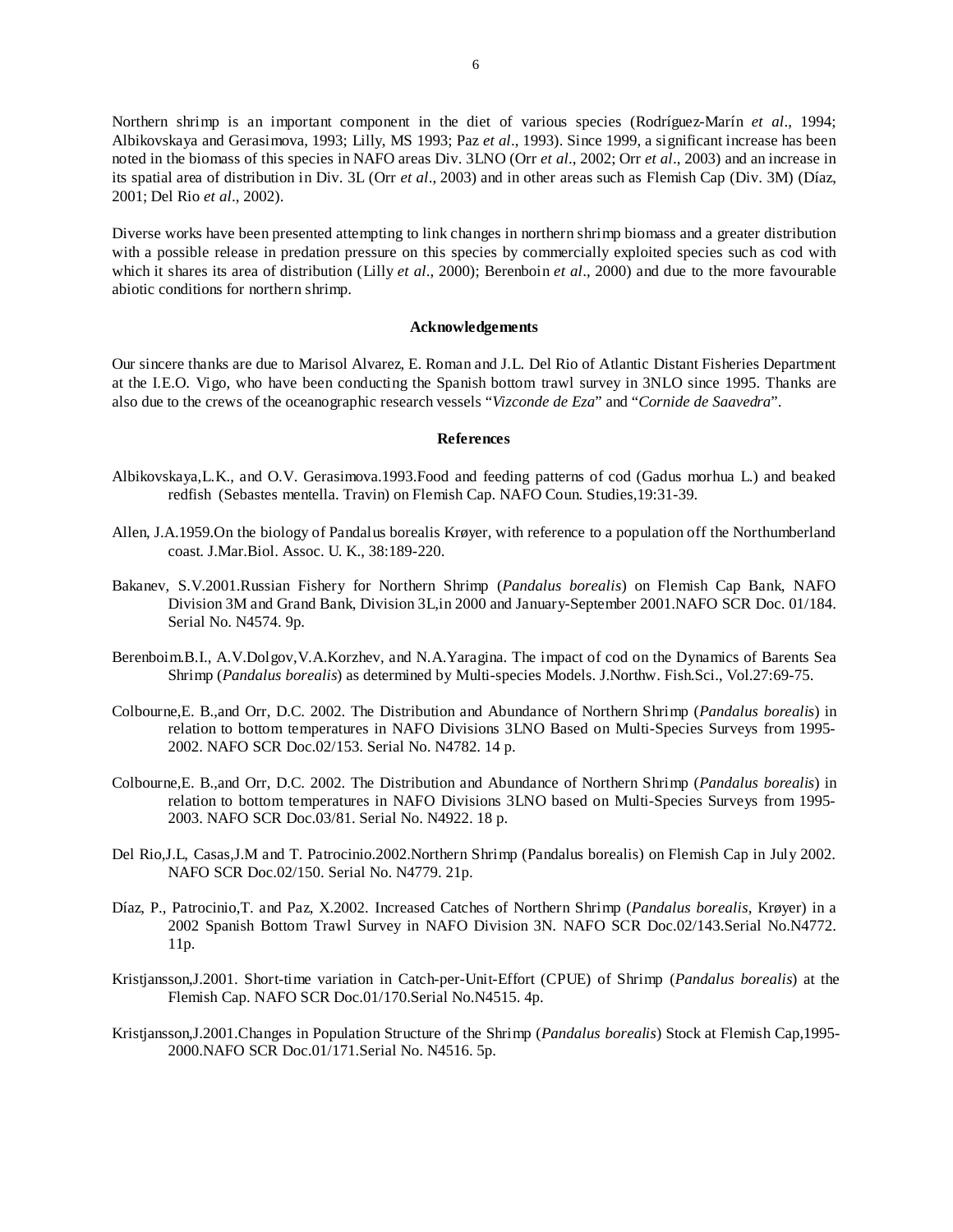- Lilly,G.R. MS 1993.Sizes, distribution and relative abundance of northern shrimp (Pandalus borealis) on Flemish Cap (Division 3M) in 1978-1984, as inferred from analysis of cod stomach contents. NAFO SCR Doc. ,No.105, Serial No.N2298,12p.
- Lilly,G.R , D.G. Parsons and D.W.Kulka, 2000. Was the Increase in Shrimp Biomass on the Northeast Newfoundland Shelf a Consequence of a Release in Predation Pressure from Cod? J.Northw. Atl. Fish. Sci., Vol.27:45-61.
- McRay, J.A. 1971. Sternal spines as a characteristic for differentiating between females of some Pandalidae. J. Fish. Res. Bd. Can., 28: 98-100.
- Orr, D.C., P. Veitch and D. Sullivan . 2002. Information pertaining to the distribution of Northern Shrimp (*Pandalus borealis*, Krøyer) in NAFO divisions 3LNO. NAFO SCR Doc. 02/61. Serial No.N4673. 72p.
- Orr, D.C., P. Veitch and D. Sullivan. 2002. An Update of Information Pertaining to Northern Shrimp (*Pandalus borealis*, Krøyer) and Groundfish in NAFO Divisions 3LNO. NAFO SCR Doc02/160., Serial No. N4789.54 pp.
- Orr, D.C., P. Veitch and D. Sullivan. 2003. An Update of Information Pertaining to Northern Shrimp (*Pandalus borealis*, Krøyer) and Groundfish in NAFO Divisions 3LNO. NAFO SCR Doc03/82., Serial No. N4924.51 pp.
- Paz, J., J.M. Casas, and G. Perez –Gandaras.1993. The feeding of cod (Gadus morhua.L) on Flemish Cap,1989- 90.NAFO *Sci.Coun. Studies*, 19:41-50.
- Rasmussen, B. 1953 On the geographical variation in growth and sexual development of the Deep Sea Prawn (*Pandalus borealis*, Kr.) . Norweg. Fish. And Mar. invest. Rep., 10 (3):1-160.
- Rasmussen, B.1965. The fishery for deep sea prawn in Norway.In: Proceedings of the Symposium on Crustacea, p.1437-1441. Symposium Series 2, Marine Biological Association of India.
- Rodriguez-Marin, E. , A. Punzon, J. Paz and I. Olaso. MS 1994. Feeding of most abundant fish species in Flemish Cap in summer 1993. NAFO SCR Doc.,No. 35, Serial No.N2403,33p.
- Shumway,S.E., H.C. Perkins, D.F. Schick and A.P. Stikney-1985. Synopsis of biological data on the Pink Shrimp (*Pandalus borealis*, Krøyer,1838).NOAA Techn. Rep. NMFS 30,57 p.
- Skuladottir,U.,D.G.Parsons and D. Orr 1999.The International Fishery for Shrimp (*Pandalus borealis*) in Division 3M (Flemish Cap),1993-1999.NAFO SCR Doc.,No.112,Serial No.N4192. 21 p.
- Skuladóttir, U. The Icelandic shrimp fishery (*Pandalus borealis*, Kr.) at Flemish Cap in 1993-2000. NAFO SCR Doc.00/74. Serial No. N4331. 34 p.
- Skuladóttir, U. and Díaz , P. 2001. Age assessment of northern shrimp (*Pandalus borealis*) in EU surveys on Flemish Cap in 1988-2001. NAFO SCR Doc. 01/189. Serial No. N4579. 8p.
- Nicolajsen,A,and S.Brynjolfsson.2001.Young northern shrimp (*Pandalus borealis*) index for Flemish Cap (Division 3M),1998-2001.NAFO SCR Doc., No. 187,Serial No. N4577. 7p.
- Vázquez, A. 2002. Catchability comparison between Lofoten and Campelen gears. NAFO SCR. Doc. 02/74. Serial No. N4688. 7p.
- Walsh, S.J., Paz, X. and Durán, P. 2001. A preliminary investigation of the efficiency of Canadian and Spanish survey bottom trawls on the southern Grand Bank. NAFO SCR. Doc. 01/74. Serial No. N4453.18 p.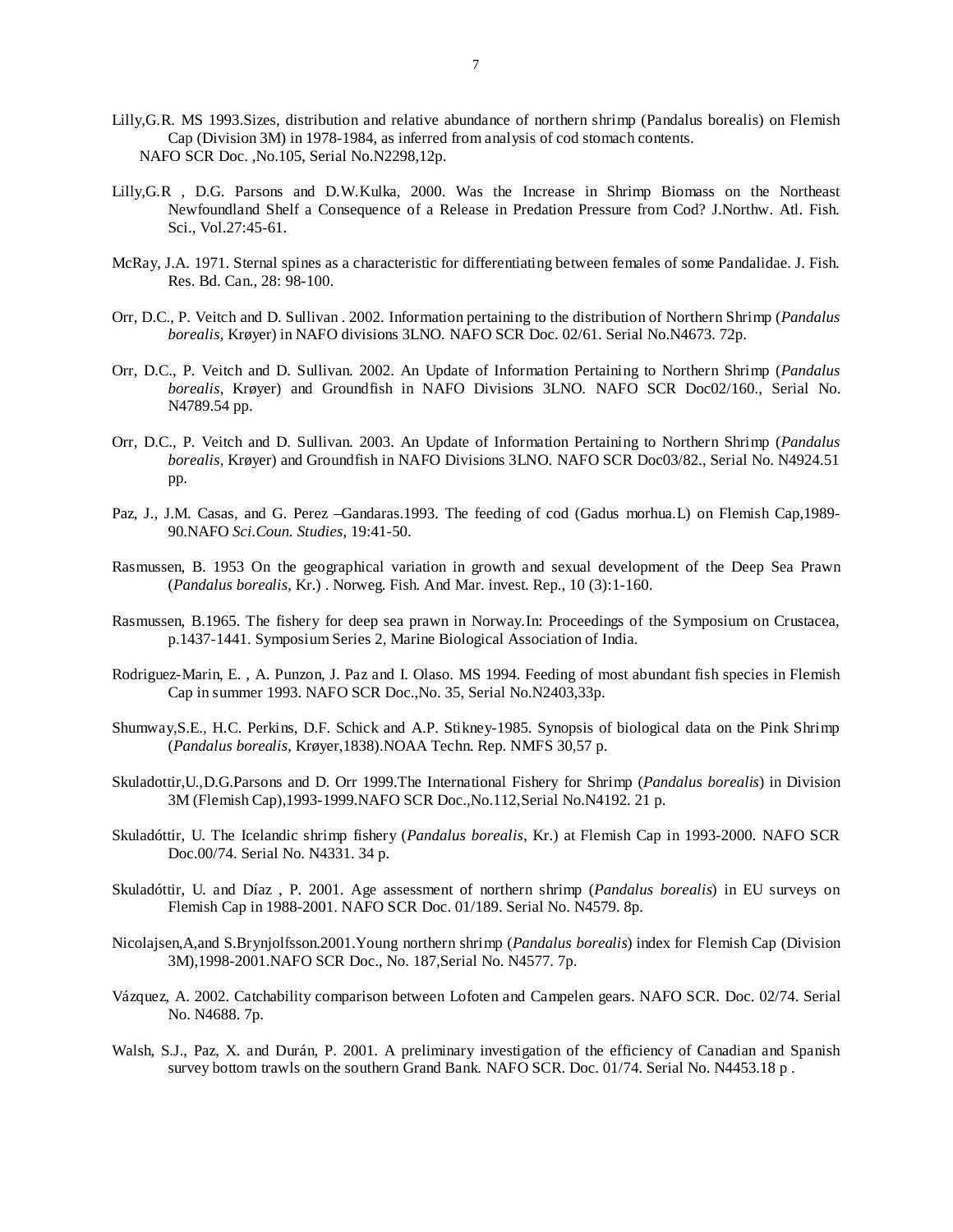| Year                | Catch $(kg)$ | No. hauls |
|---------------------|--------------|-----------|
| $1995$ <sup>1</sup> | 4.6          | 1         |
| 1996 <sup>1</sup>   | 2.4          | 1         |
| 1997 <sup>1</sup>   | 0.14         | 1         |
| 1998 <sup>1</sup>   | 4.95         | 5         |
| 1999 <sup>1</sup>   | 13.29        | 13        |
| 2000 <sup>1</sup>   | 3.95         | 13        |
| 2001 <sup>2</sup>   | 14.62        | 16        |
| $2002^2$            | 408.1        | 39        |
| 2003 <sup>2</sup>   | 324.88       | 39        |
|                     |              |           |
| 3L                  |              |           |
| Year                | Catch $(kg)$ | No. hauls |
| 2003 <sup>2</sup>   | 5835.83      | 25        |

Table 1. Northern shrimp catch (kg.) on Spanish bottom trawl survey 1995-2003.

3NO

<sup>1</sup> Pedreira codend 35 mm. mesh size.<br><sup>2</sup> Campelen codend 20 mm. mesh size.

Table 2. Northern shrimp catches (kg.) by strata (m) on Spanish bottom trawl survey2003 in Div. 3NO.

| Depth strata (m) | Catch $(kg)$ | No. hauls      |
|------------------|--------------|----------------|
| $\leq 56$        | $\theta$     | 0              |
| 57-92            | 0.3          | 6              |
| 93-183           | 0.5          | 5              |
| 184-274          | 8.62         | 8              |
| 275-366          | 280.67       | 7              |
| 367-549          | 34.57        | 6              |
| 550-731          | 0.17         | 3              |
| 732-914          | 0.05         | $\overline{c}$ |
| 915-1097         | 0            | 0              |
| 1098-1280        | 0.01         |                |
| 1281-1463        | 0.01         |                |
|                  |              |                |

Table 3. Northern shrimp catches (kg.) by strata (m) on Spanish bottom trawl survey 03 in Div. 3L.

| Depth strata $(m)$ Catch $(kg)$ |         | No. hauls |
|---------------------------------|---------|-----------|
| $\leq 56$                       |         |           |
| 57-92                           |         |           |
| 93-183                          | 0.15    | 5         |
| 184-274                         | 1417.05 |           |
| 275-366                         | 4153.56 | 6         |
| 367-549                         | 261.7   | 3         |
| 550-731                         | 1.7     |           |
| 732-914                         | 1.73    | 2         |
| 915-1097                        | 0.02    |           |
| 1098-1280                       |         | 0         |
| 1281-1463                       |         |           |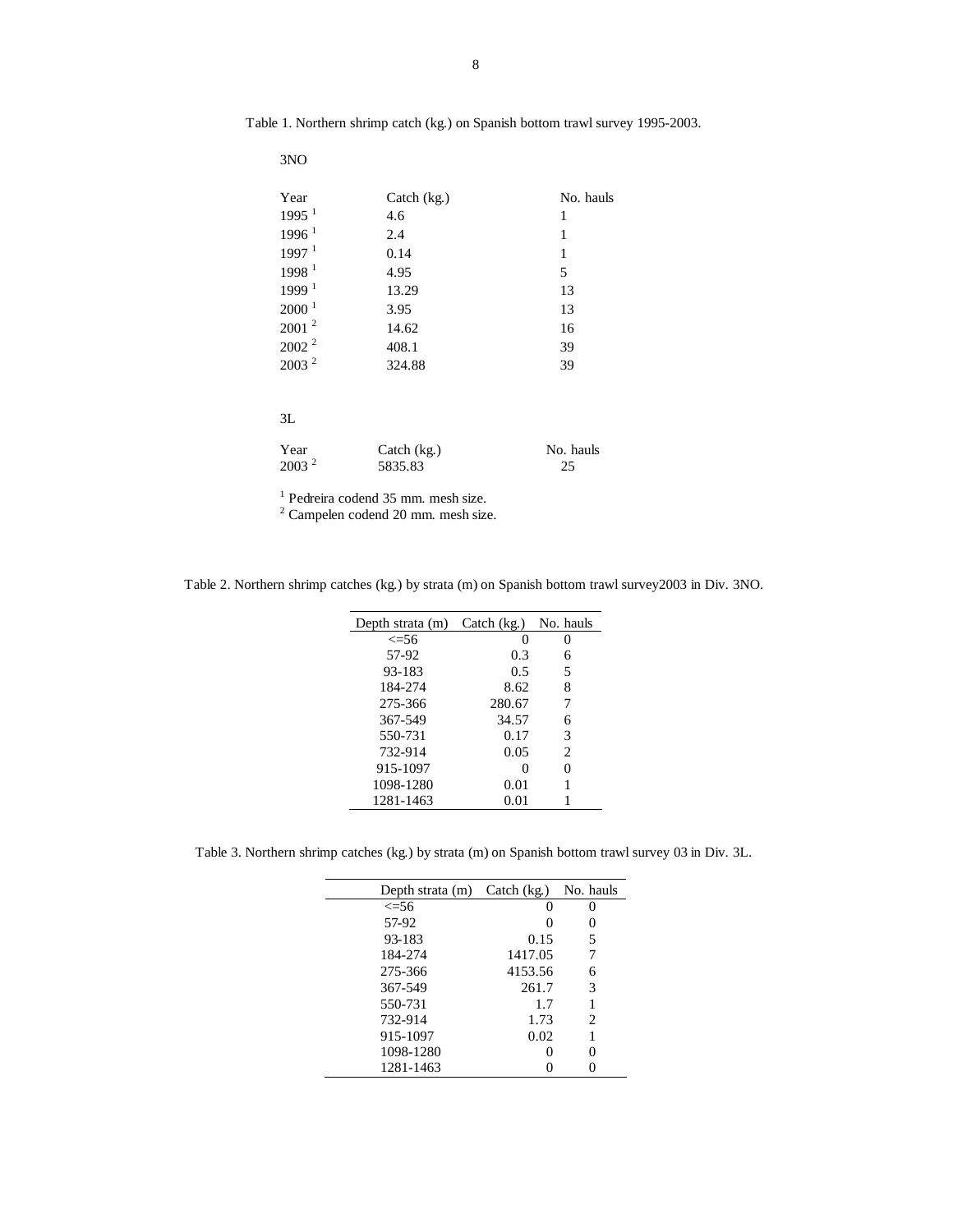| OCL (mm)     | Males            | Inmature females | Mature females   | Ovigerous        | Total            |
|--------------|------------------|------------------|------------------|------------------|------------------|
| 11,0         | $\mathbf 1$      | $\boldsymbol{0}$ | $\boldsymbol{0}$ | $\boldsymbol{0}$ | $\mathbf{1}$     |
| 11,5         | $\boldsymbol{0}$ | $\boldsymbol{0}$ | $\boldsymbol{0}$ | $\boldsymbol{0}$ | $\boldsymbol{0}$ |
| 12,0         | $\,1$            | $\mathbf 0$      | $\boldsymbol{0}$ | $\boldsymbol{0}$ | $\,1$            |
| 12,5         | 11               | $\boldsymbol{0}$ | $\boldsymbol{0}$ | $\boldsymbol{0}$ | 11               |
| 13,0         | 5                | $\boldsymbol{0}$ | $\boldsymbol{0}$ | $\boldsymbol{0}$ | 5                |
| 13,5         | $\boldsymbol{6}$ | $\boldsymbol{0}$ | $\boldsymbol{0}$ | $\boldsymbol{0}$ | $\sqrt{6}$       |
| 14,0         | $\boldsymbol{7}$ | $\boldsymbol{0}$ | $\boldsymbol{0}$ | $\boldsymbol{0}$ | $\boldsymbol{7}$ |
| 14,5         | $\sqrt{ }$       | $\boldsymbol{0}$ | $\boldsymbol{0}$ | $\boldsymbol{0}$ | $\boldsymbol{7}$ |
| 15,0         | $\overline{c}$   | $\boldsymbol{0}$ | $\boldsymbol{0}$ | $\boldsymbol{0}$ | $\boldsymbol{2}$ |
| 15,5         | $\boldsymbol{7}$ | $\boldsymbol{0}$ | $\boldsymbol{0}$ | $\boldsymbol{0}$ | $\boldsymbol{7}$ |
| 16,0         | $\overline{4}$   | $\boldsymbol{0}$ | $\boldsymbol{0}$ | $\boldsymbol{0}$ | $\overline{4}$   |
| 16,5         | 5                | $\boldsymbol{0}$ | $\boldsymbol{0}$ | $\boldsymbol{0}$ | 5                |
| 17,0         | 5                | $\boldsymbol{0}$ | $\boldsymbol{0}$ | $\boldsymbol{0}$ | 5                |
| 17,5         | 11               | $\boldsymbol{0}$ | $\boldsymbol{0}$ | $\boldsymbol{0}$ | $11\,$           |
| 18,0         | 20               | $\boldsymbol{0}$ | $\boldsymbol{0}$ | $\boldsymbol{0}$ | $20\,$           |
| 18,5         | 39               | $\boldsymbol{0}$ | $\boldsymbol{0}$ | $\boldsymbol{0}$ | 39               |
| 19,0         | 59               | $\boldsymbol{0}$ | $\boldsymbol{0}$ | $\boldsymbol{0}$ | 59               |
| 19,5         | 84               | $\,1$            | $\boldsymbol{0}$ | $\boldsymbol{0}$ | 85               |
| 20,0         | 112              | $\overline{c}$   | $\boldsymbol{0}$ | $\boldsymbol{0}$ | 114              |
| 20,5         | 126              | 12               | $\boldsymbol{0}$ | $\,1$            | 139              |
| 21,0         | 126              | $17\,$           | $\mathbf{1}$     | $\boldsymbol{0}$ | 144              |
| 21,5         | 96               | 50               | $\overline{3}$   | 3                | 152              |
| 22,0         | 54               | 112              | $\overline{3}$   | $\mathbf{1}$     | 170              |
| 22,5         | 16               | 148              | $\,8$            | $\sqrt{2}$       | 174              |
| 23,0         | $\,8\,$          | 199              | 19               | $\boldsymbol{0}$ | 226              |
| 23,5         | $\boldsymbol{0}$ | 165              | 19               | $\,1$            | 185              |
| 24,0         | $\,1$            | 126              | 21               | $\sqrt{2}$       | 150              |
| 24,5         | $\overline{0}$   | 46               | 13               | $\boldsymbol{0}$ | 59               |
| 25,0         | $\boldsymbol{0}$ | 25               | 21               | $\boldsymbol{0}$ | 46               |
| 25,5         | $\boldsymbol{0}$ | $\,1$            | 5                | $\boldsymbol{0}$ | $\sqrt{6}$       |
| 26,0         | $\overline{0}$   | $\overline{c}$   | $\overline{4}$   | $\boldsymbol{0}$ | $\epsilon$       |
| 26,5         | $\boldsymbol{0}$ | $\overline{0}$   | 3                | $\boldsymbol{0}$ | 3                |
| 27,0         | $\boldsymbol{0}$ | $\mathbf{0}$     | $\boldsymbol{0}$ | $\boldsymbol{0}$ | $\boldsymbol{0}$ |
| 27,5         | $\boldsymbol{0}$ | $\boldsymbol{0}$ | $\,1$            | $\,1$            | $\sqrt{2}$       |
| 28,0         | $\boldsymbol{0}$ | $\boldsymbol{0}$ | $\overline{c}$   | $\boldsymbol{0}$ | $\overline{2}$   |
| <b>TOTAL</b> | 813              | 906              | 123              | 11               | 1853             |

Table 4. Northern shrimp size distribution by sex and state maturity in Spanish bottom trawl survey 2003 in 3NO.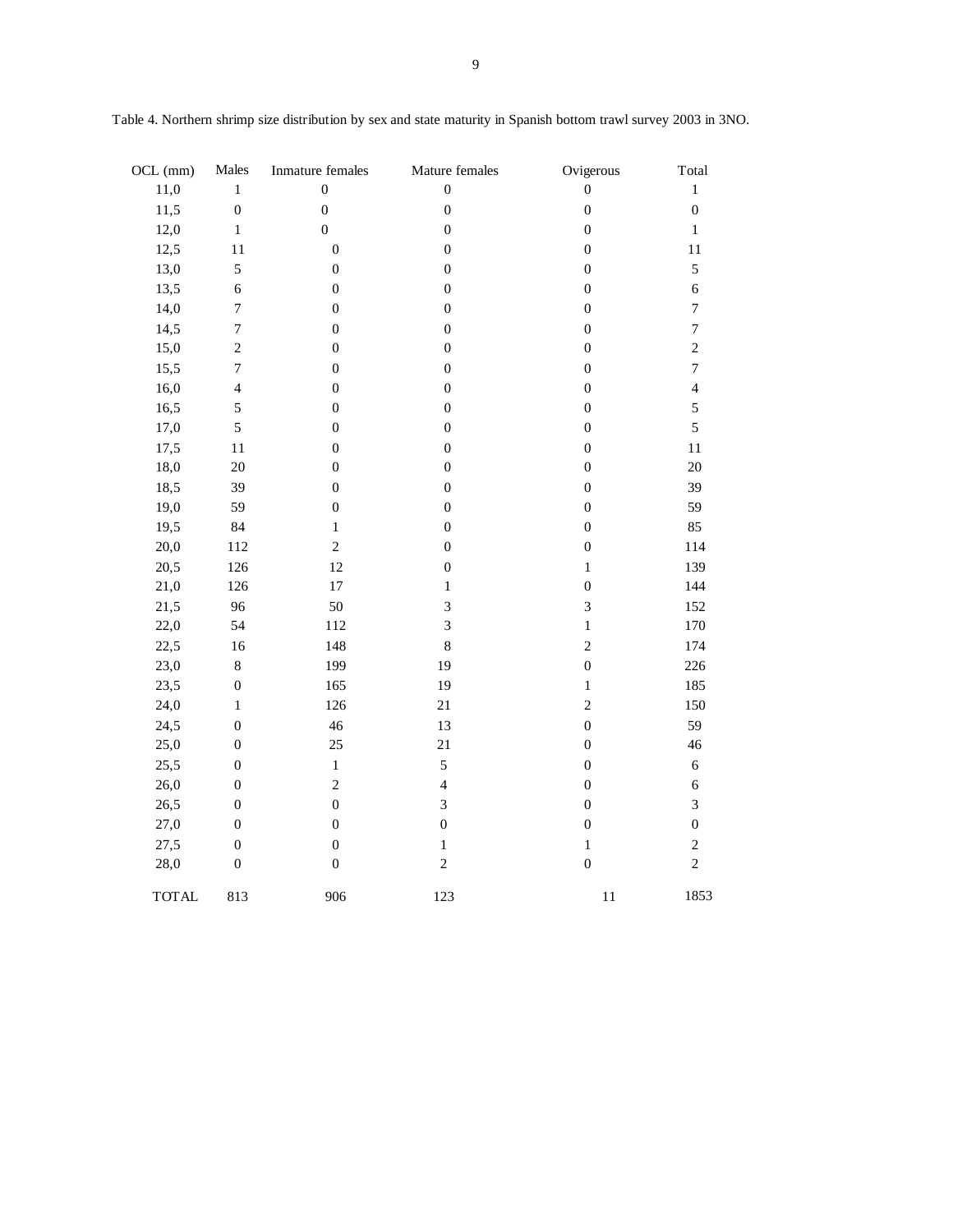| OCL (mm.)    | Males            | I. Females       | M. Females       | Ovigerous        | Total                   |
|--------------|------------------|------------------|------------------|------------------|-------------------------|
| 11.0         | $\boldsymbol{0}$ | $\boldsymbol{0}$ | $\boldsymbol{0}$ | $\boldsymbol{0}$ | $\boldsymbol{0}$        |
| 11.5         | $\,1$            | $\boldsymbol{0}$ | $\boldsymbol{0}$ | $\boldsymbol{0}$ | $\,1$                   |
| 12.0         | 5                | $\boldsymbol{0}$ | $\boldsymbol{0}$ | $\boldsymbol{0}$ | $\sqrt{5}$              |
| 12.5         | $\overline{4}$   | $\boldsymbol{0}$ | $\boldsymbol{0}$ | $\boldsymbol{0}$ | $\overline{\mathbf{4}}$ |
| 13.0         | 3                | $\boldsymbol{0}$ | $\boldsymbol{0}$ | $\boldsymbol{0}$ | $\mathfrak{Z}$          |
| 13.5         | $\overline{9}$   | $\boldsymbol{0}$ | $\boldsymbol{0}$ | $\boldsymbol{0}$ | 9                       |
| 14.0         | $\,8\,$          | $\boldsymbol{0}$ | $\boldsymbol{0}$ | $\boldsymbol{0}$ | $\,8\,$                 |
| 14.5         | 8                | $\boldsymbol{0}$ | $\boldsymbol{0}$ | $\boldsymbol{0}$ | $\,8\,$                 |
| 15.0         | 8                | $\boldsymbol{0}$ | $\overline{0}$   | $\boldsymbol{0}$ | $\,8\,$                 |
| 15.5         | $\,8\,$          | $\boldsymbol{0}$ | $\boldsymbol{0}$ | $\boldsymbol{0}$ | $\,8\,$                 |
| 16.0         | 15               | $\boldsymbol{0}$ | $\boldsymbol{0}$ | $\boldsymbol{0}$ | 15                      |
| 16.5         | 23               | $\boldsymbol{0}$ | $\boldsymbol{0}$ | $\boldsymbol{0}$ | 23                      |
| 17.0         | 36               | $\boldsymbol{0}$ | $\boldsymbol{0}$ | $\boldsymbol{0}$ | 36                      |
| 17.5         | $71\,$           | $\boldsymbol{0}$ | $\boldsymbol{0}$ | $\boldsymbol{0}$ | $71\,$                  |
| 18.0         | 140              | $\boldsymbol{0}$ | $\,1$            | $\boldsymbol{0}$ | 141                     |
| 18.5         | 191              | $\boldsymbol{0}$ | $\boldsymbol{0}$ | $\boldsymbol{0}$ | 191                     |
| 19.0         | 180              | $\boldsymbol{0}$ | $\boldsymbol{0}$ | $\boldsymbol{0}$ | 180                     |
| 19.5         | 185              | $\overline{c}$   | $\,1$            | $\boldsymbol{0}$ | 188                     |
| 20.0         | 180              | 10               | $\,1$            | $\boldsymbol{0}$ | 191                     |
| 20.5         | 175              | 24               | $\overline{c}$   | $\boldsymbol{0}$ | 201                     |
| 21.0         | $80\,$           | 82               | 5                | $\overline{c}$   | 169                     |
| 21.5         | 44               | 144              | 19               | $\boldsymbol{0}$ | 207                     |
| 22.0         | 16               | 207              | 21               | $\boldsymbol{0}$ | 244                     |
| 22.5         | $\mathfrak{Z}$   | 213              | 30               | $\boldsymbol{0}$ | 246                     |
| 23.0         | $\,1$            | 191              | 34               | $\,1$            | 227                     |
| 23.5         | $\boldsymbol{0}$ | 95               | 23               | $\boldsymbol{0}$ | 118                     |
| 24.0         | $\boldsymbol{0}$ | 43               | 23               | $\boldsymbol{0}$ | 66                      |
| 24.5         | $\boldsymbol{0}$ | 13               | 16               | $\boldsymbol{0}$ | 29                      |
| 25.0         | $\boldsymbol{0}$ | 3                | 20               | $\boldsymbol{0}$ | $23\,$                  |
| 25.5         | $\boldsymbol{0}$ | $\,1$            | 13               | $\boldsymbol{0}$ | 14                      |
| 26.0         | $\boldsymbol{0}$ | $\boldsymbol{0}$ | $\,8\,$          | $\boldsymbol{0}$ | $\bf 8$                 |
| 26.5         | $\boldsymbol{0}$ | $\boldsymbol{0}$ | 5                | $\boldsymbol{0}$ | $\sqrt{5}$              |
| 27.0         | $\boldsymbol{0}$ | $\boldsymbol{0}$ | $\overline{4}$   | $\boldsymbol{0}$ | $\overline{4}$          |
| 27.5         | $\boldsymbol{0}$ | $\boldsymbol{0}$ | $\overline{c}$   | $\boldsymbol{0}$ | $\sqrt{2}$              |
| 28.0         | $\boldsymbol{0}$ | $\boldsymbol{0}$ | $\,1$            | $\boldsymbol{0}$ | $\,1\,$                 |
| 28.5         | $\boldsymbol{0}$ | $\boldsymbol{0}$ | $\boldsymbol{0}$ | $\boldsymbol{0}$ | $\boldsymbol{0}$        |
| 29.0         | $\boldsymbol{0}$ | $\boldsymbol{0}$ | $\boldsymbol{0}$ | $\boldsymbol{0}$ | $\boldsymbol{0}$        |
| <b>TOTAL</b> | 1394             | 1028             | 229              | 3                | 2654                    |

Table 5 .Northern shrimp size distribution by sex and state maturity in Spanish bottom trawl survey in Div. 3L.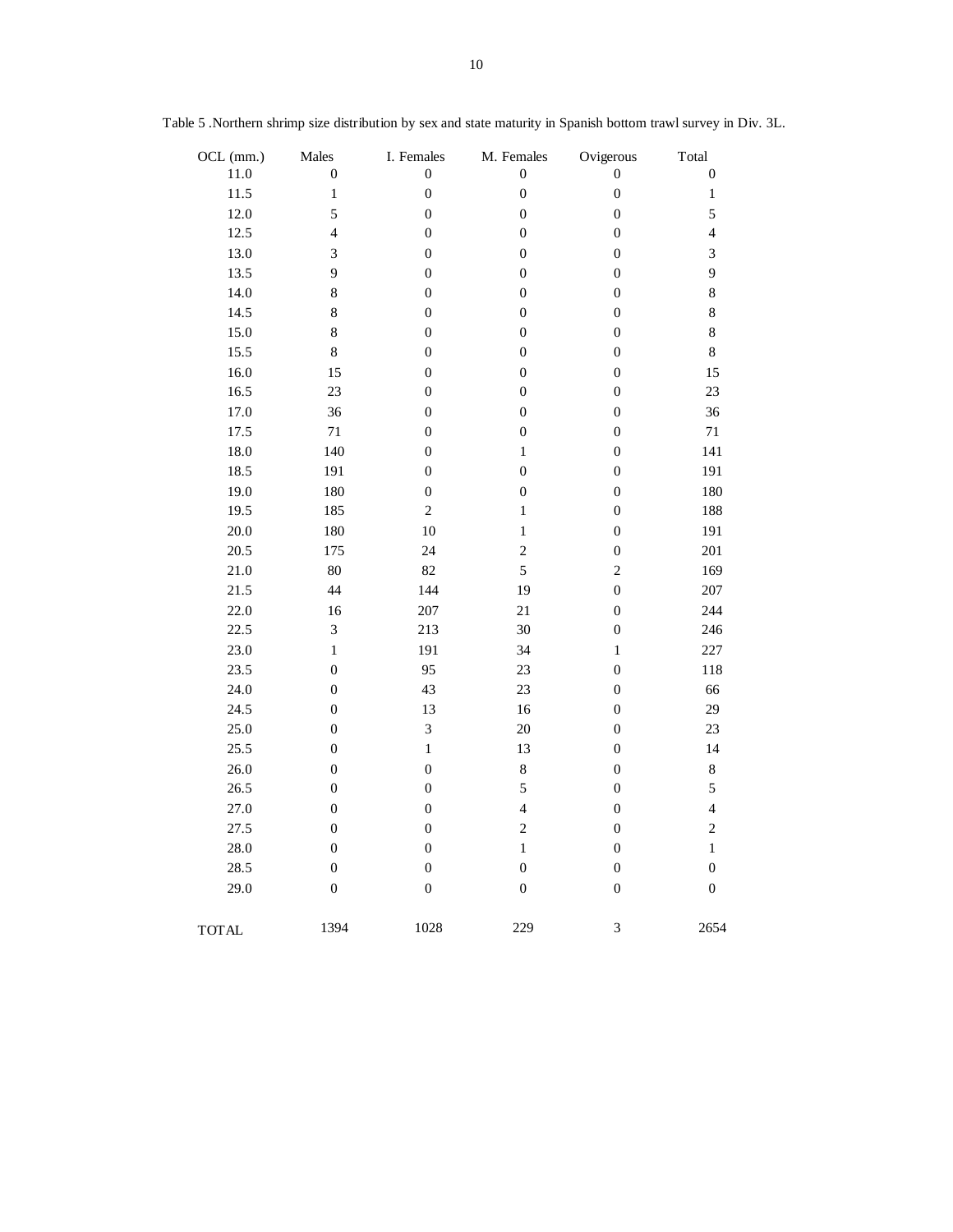| OCL mm. | Weight (gr.) |
|---------|--------------|
| 7.5     | 0.327        |
| 10      | 0.720        |
| 12.5    | 1.328        |
| 15      | 2.191        |
| 17.5    | 3.344        |
| 20      | 4.824        |
| 22.5    | 6.664        |
| 25      | 8.898        |
| 27.5    | 11.558       |
| 30      | 14.674       |

Table 6. Northern shrimp weights at length from Spanish bottom trawl survey 2003 in 3NO, obtained by Length-weight relationship.( $y= 0,0013x^{2,7436}$ )

Table 7. Northern shrimp weight at length obtained by Length-weight relationship on Spanish bottom trawl Survey 2003 in  $3L.(y=0,0012x^{2,7498}).$ 

| OCL mm. | Weights (gr.) |
|---------|---------------|
| 7.5     | 0.305         |
| 10      | 0.674         |
| 12.5    | 1.245         |
| 15      | 2.056         |
| 17.5    | 3.142         |
| 20      | 4.536         |
| 22.5    | 6.272         |
| 25      | 8.379         |
| 27.5    | 10.890        |
| 30      | 13.834        |



Figure 1. Geographic distribution of Northern shrimp catch on Spanish bottom trawl survey 2003.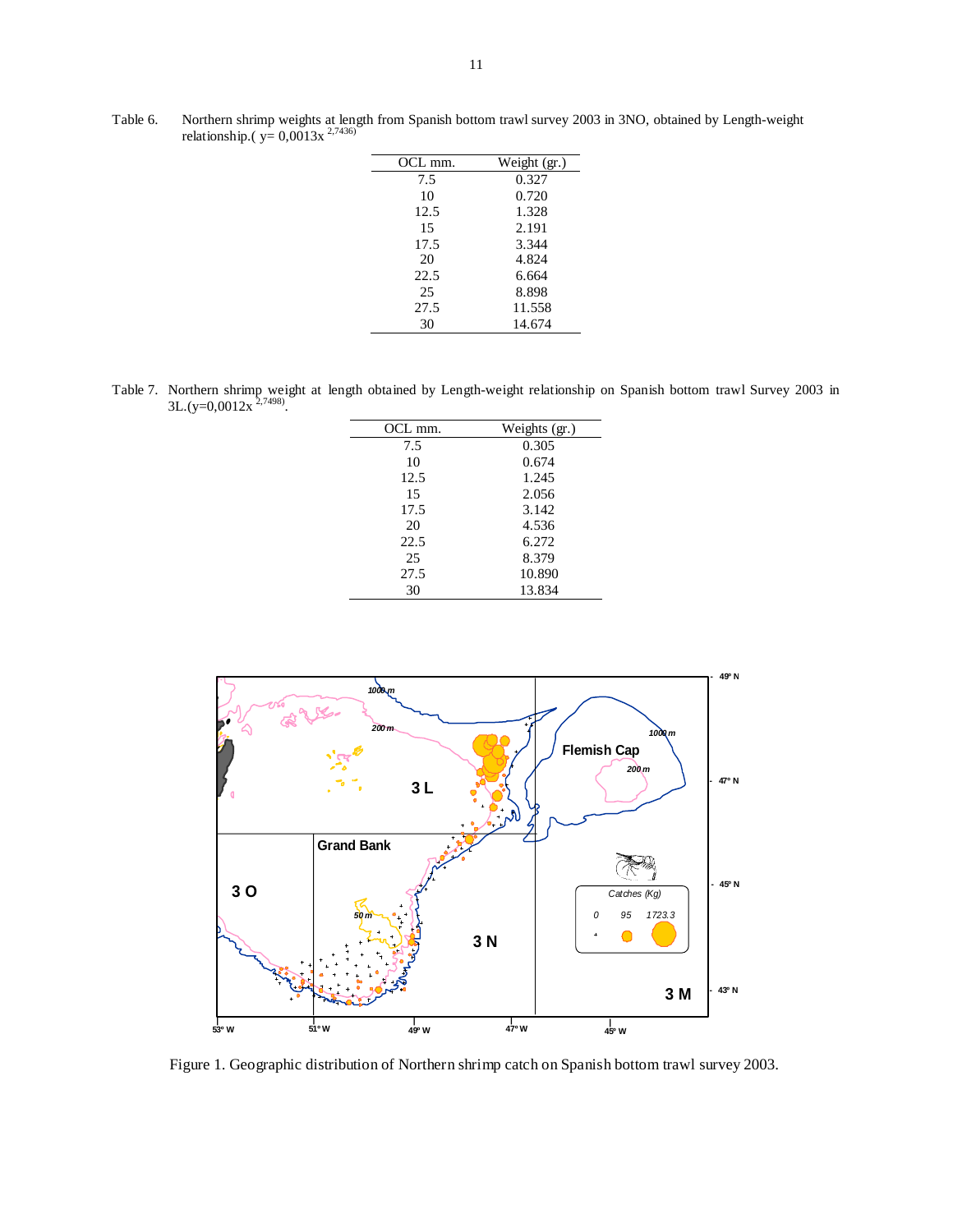

Figure 2. Northern shrimp % by sex and maturity stage on Spanish bottom trawl 2003 Div. 3NO and 3L.

**Shrimp Lenght in 3NO**



Figure 3. Northern shrimp size distribution by sex and maturity stage on Spanish bottom trawl 2003 in 3NO.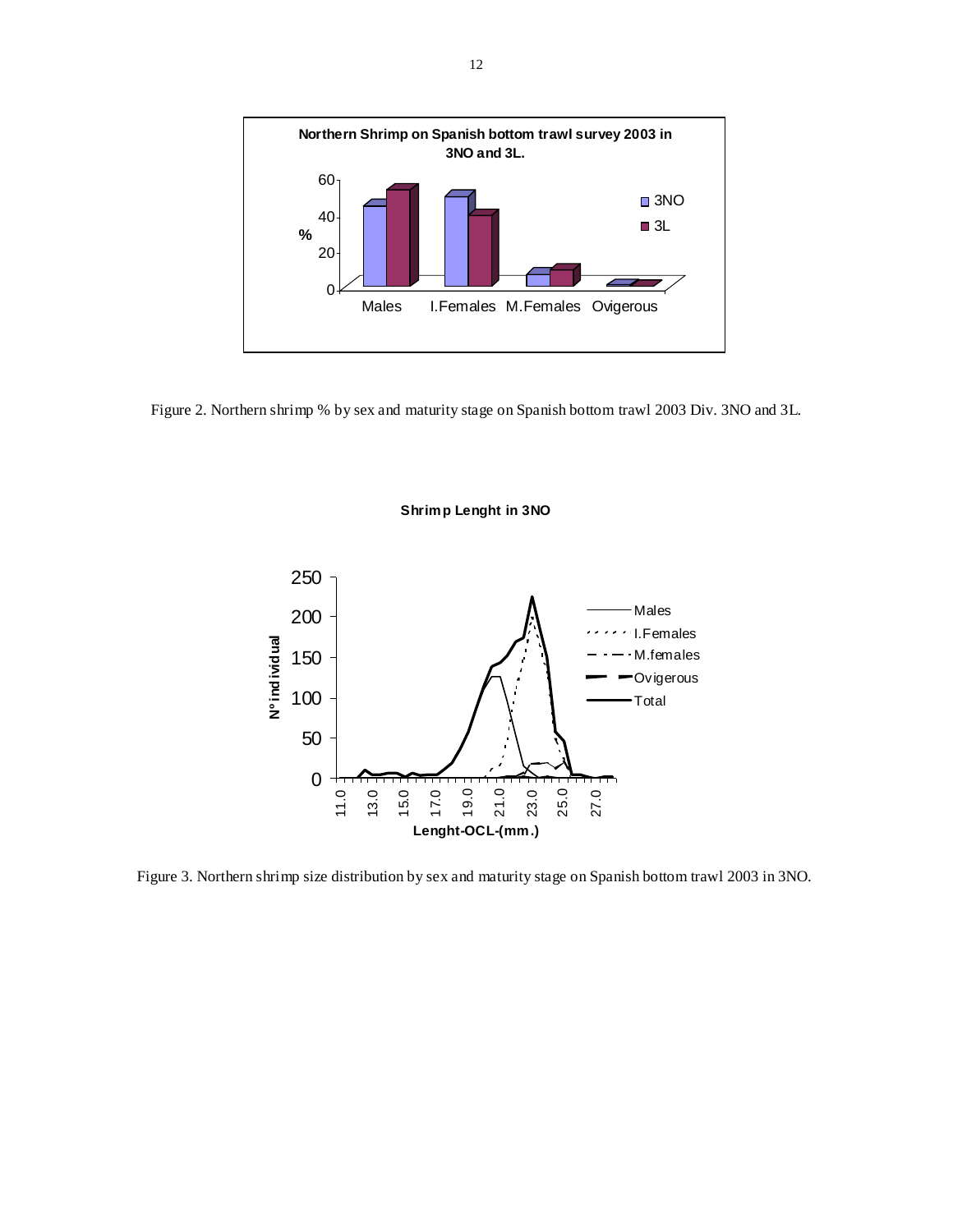

Figure 4. Northern shrimp size distribution by sex and maturity stage on Spanish bottom trawl 2003 in Div. 3L.



Figure 5. Northern shrimp Length-weight relationship on Spanish bottom trawl survey 2003 in Div. 3NO.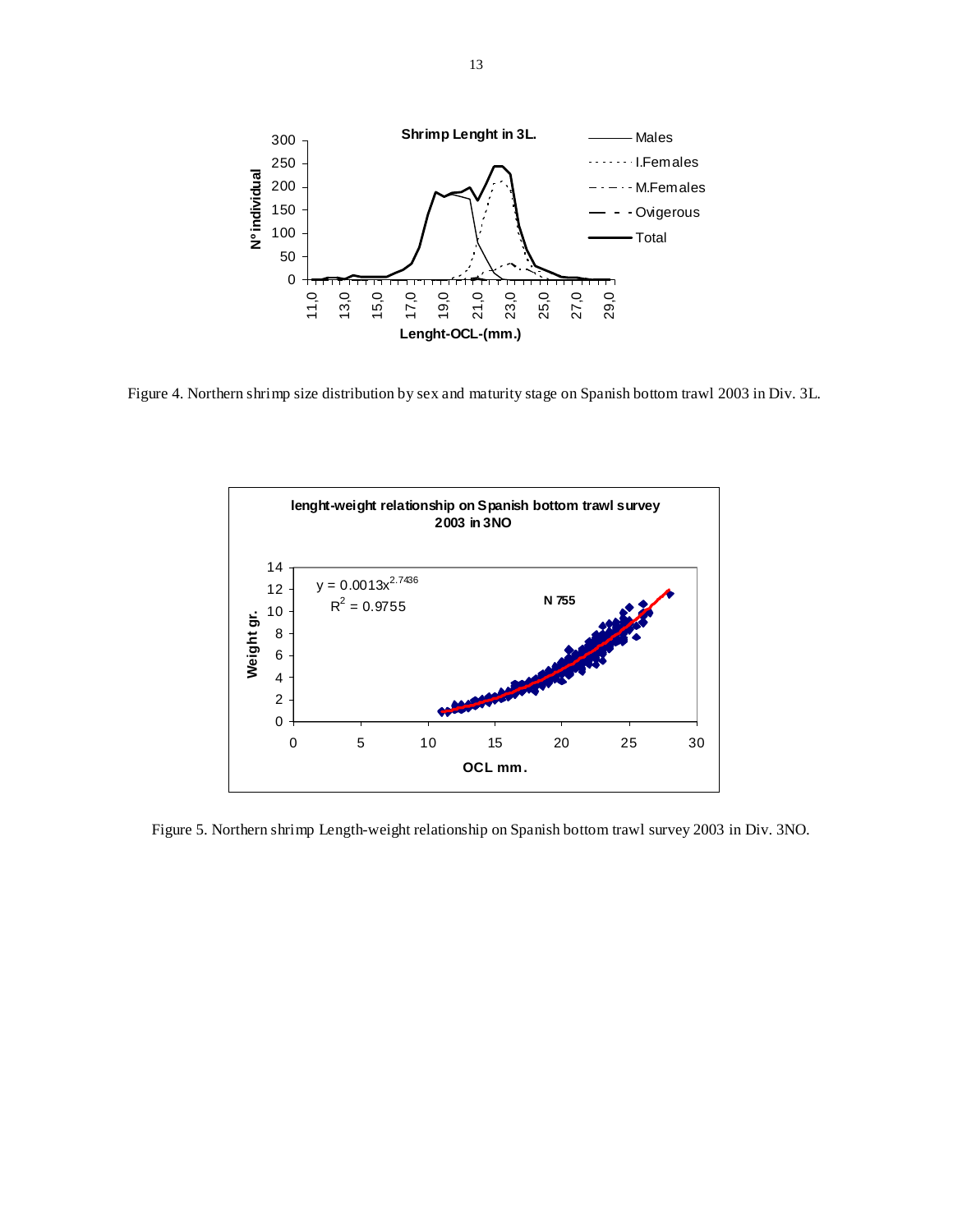

Figure 6. Northern shrimp Length-weight relationship on Spanish bottom trawl survey 2003 in Div. 3L.





Figure 7. A comparative Length frequencies of males in 3NO and 3L on Spanish Survey 2003.



# **Lenght I.females in 3NO and 3L.**

Figure 8. A comparative Length frequencies of immature females in Div. 3NO and 3L on Spanish Survey 2003.